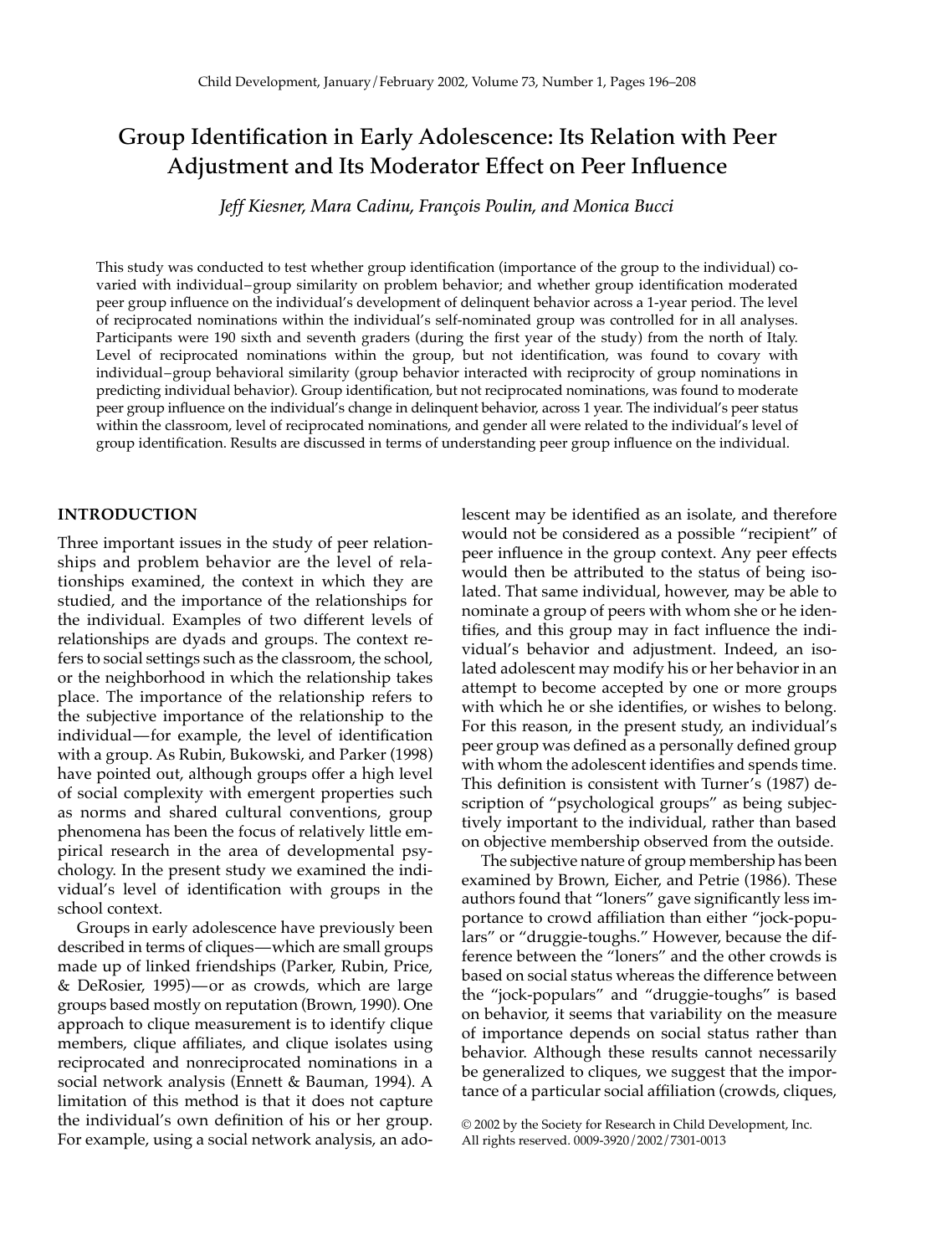or friendships) may be a subjective experience differing across individuals by gender or peer status.

### Group Identification

In the present study, the subjective importance of the group to the individual is considered in terms of group identification, which refers to feelings of involvement and pride that an individual feels toward a group to which he or she belongs. The concept of group identification has been studied in the area of social psychology in relation to, for example, intergroup differentiation (perceived differences between one's own group and an outgroup; Brown, Condor, Mathews, Wade, & Williams, 1986), direct evaluations of an outgroup (Hinkle, Taylor, Fox-Cardamone, & Crook, 1989), and self-stereotyping following an experimentally manipulated threat to the ingroup's status (Spears, Doosje, & Ellemers, 1997; for research supporting the concurrent and discriminant validity of group identification, see Jackson & Smith, 1999; Smith, Murphy, & Coats, 1999).

Although most of the research on group identification comes from the area of intergroup relations, some researchers have examined group identification in relation to social adjustment. For example, Pombeni, Kirchler, and Palmonari (1990) found that adolescents who reported a strong identification with a peer group asked other people for support, accepted support, and talked about problems more often with other people than individuals who reported low group identification. Moreover, the high identifiers also reported resolving their problems more often than low identifiers.

To study the relation between ethnic identification and social adaptation, Ethier and Deaux (1994) followed first-year Hispanic students who were entering Ivy League colleges. Results showed that high identification with being Hispanic at the beginning of the year was related to high levels of involvement with Hispanic cultural activities and increases in Hispanic identification. Low identification, on the other hand, was related to high levels of perceived threat from the new college setting and a further lowering of identification with being Hispanic. Thus, group identification was found to be positively related to social adjustment in the new college setting. Although the findings from both of these studies are intriguing, conclusions are limited by the fact that all measures were based on self-report.

Although some authors have tried to identify different dimensions of group identification (i.e., affective, behavioral, cognitive, individual–group opposition; Henry, Arrow, & Carini, 1999; Hinkle et al., 1989), results have either failed to demonstrate a multifactor solution (Smith et al., 1999), have shown that only a positive affective subscale demonstrates adequate internal consistency (Pombeni et al., 1990), or have shown that a positive affective subscale is the most reliable predictor of intergroup bias (Hinkle et al., 1989). Therefore, in this study, the focus was on what has been referred to typically as attraction or affective identification, including questions such as "Are you proud to be a part of this group?"

## Group Identification and Deviant Peer Affiliation

The relation between deviant peer affiliation and problem behaviors has been found for violence and aggression (Cairns, Cairns, Neckerman, Gest, & Gariépy, 1988; Dishion, Eddy, Haas, Li, & Spracklen, 1997; Kupersmidt, Burchinal, & Patterson, 1995), school dropout (Cairns, Cairns, & Neckerman, 1989), and drug use (Bauman & Ennett, 1994; Dishion, Capaldi, Spracklen, & Li, 1995). This relation has been studied in terms of the behavioral similarity between the individual and the peers (Boivin, Dodge, & Coie, 1995; Ennett & Bauman, 1994; Kandel, 1978; Poulin et al., 1997; Wright, Giammarino, & Parad, 1986) and the role of peer influence associated with an escalation in individual problem behavior (Dishion et al., 1997; Dishion, Spracklen, Andrews, & Patterson, 1996).

Tremblay, Mâsse, Vitaro, and Dobkin (1995) suggest that to understand the effects of peer associates on development, it may be important to measure the strength of the relationships among the peers. According to this viewpoint, the friends with whom an individual is weakly bonded are likely to have a minimal influence, whereas friends with whom an individual is strongly bonded are likely to have a stronger effect. Thus, it would be hypothesized that the strength of the relationship would moderate the effects of peer influence. Similarly, one could hypothesize that the strength of identification with a group would moderate the effects of the group on the individual.

In the present study, we examined two specific hypotheses regarding group identification. The first was that individual–group similarity on problem behavior would covary with the individual's level of group identification. Second, we hypothesized that group identification would moderate group influence on the individual's change in delinquent behavior across 1 year.

The first hypothesis predicted that higher levels of group identification would be associated with a stronger relation between individual and group problem behavior (individual–group behavioral similarity). Such a relation could be explained in two ways. First, highly similar individuals may form more cohesive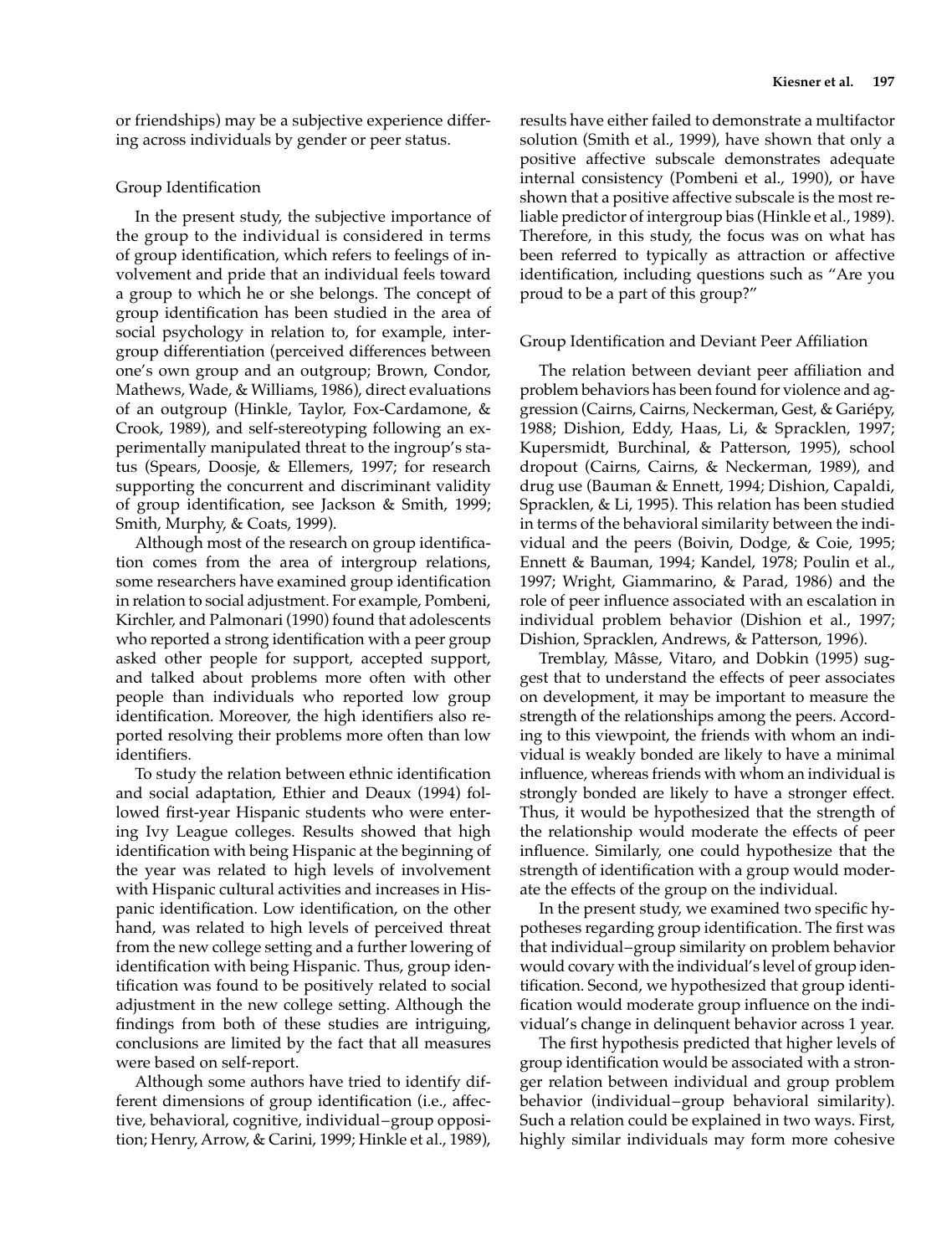groups with which they identify more strongly. Second, a high level of identification may make individuals more similar to each other, possibly by a strong commitment to group norms. This, however, implies group influence, which was the focus of the second hypothesis.

The second hypothesis pertained to identification as a moderator of peer influence. Previous research has shown that a variety of factors may moderate peer influence. For example, the age of one's friends (Stattin, Gustafson, & Magnusson, 1989), the stability of the friendships (Berndt, Hawkins, & Jiao, 1999), one's self-reported susceptibility to peer influence (Schulenberg et al., 1999), and parenting style (Mounts & Steinberg, 1995) have all been found to moderate the peer influence process. In the present study, we hypothesized that when identification with a group was strong, the group would have a stronger influence on the individual. On the other hand, if group identification was low at Year 1, there would be no relation between group behavior and individual change.

It is possible, however, that group identification is simply a proxy for structural characteristics of the group such as integration into the group. For example, do the other members recognize the target individual as a member of their group (reciprocity of nominations)? Therefore, in the present study, we examined the relation between group identification and reciprocity of group nominations, and include reciprocity in all analyses, along with group identification.

# Peer Status and Reciprocated Nominations as Predictors of Group Identification

A final and important question is "Which variables predict the individual's level of identification with their self-nominated group?" We examined one characteristic of the individual (peer status) and one characteristic of the group (level of reciprocated nominations).

Peer status based on sociometric peer nominations (Coie, Dodge, & Coppotelli, 1982; Newcomb & Bukowski, 1983) refers to the relative social standing (popular–rejected) of an individual within a specific social context. Past research has shown that socially rejected children are at high risk for a variety of negative developmental outcomes (Ollendick, Weist, Borden, & Greene, 1992; Parker & Asher, 1987). One possible negative consequence of peer rejection that has not been examined is a social disengagement from social groups in general. For example, rejected individuals may report lower levels of group identification, even for groups that they self-select.

A second factor that may influence an individual's identification with a self-selected group is the propor-

tion of reciprocated nominations from the other group members. Individuals may identify more strongly with groups that have a high level of reciprocity among the nominations, and less strongly with groups that have a low level of reciprocated nominations. That is to say, identification with a group may depend on how real the group is. Finally, we also tested for differences between boys and girls on group identification, because previous research has found that girls value crowd membership more than boys (Brown et al., 1986; Brown & Lohr, 1987).

## **METHOD**

#### Participants

The present data come from a 1-year longitudinal study conducted in the Veneto region (northeast) of Italy. For the original sample, the parents of all sixthgrade students from four middle schools, and all seventh-grade students from one of these schools, were asked for permission for their child to participate. Of these 295 children, permission to participate was obtained for 249 (84%). Of these 249 students (111 females, 138 males), 213 were sixth graders, and 36 were seventh graders. The mean age of the sample was  $M = 11.2$  years ( $SD = .48$ ). Of the original 249 students, 215 (86%) participated also during the second year. There were no differences in attrition rate between boys and girls, or between the two grade levels. The present analyses are based on students who participated during both years of data collection, and for whom sufficient data were available (i.e., participants who reported not having a group were not included). In all, 190 participants were used for the present analyses. A multivariate analysis of variance (MANOVA) using youth, peer, and teacher reports of problem behavior found significant differences between the 190 participants included in the analyses and the 59 participants who were excluded. Univariate tests found that the included participants were less problematic on both the youth- and teacherreport measures (included participants:  $M = -.11$ and  $M = -.12$ , respectively; excluded participants:  $M = .36$  and  $M = .40$ , respectively). These means were based on standardized scores with  $M = 0$  and  $SD = 1$ . Further analyses revealed no differences between the included and excluded participants on social preference or group identification. Although socioeconomic status was not directly measured, these schools included students from a wide range of social classes (low and working classes through upper middle class). Finally, the correlations and Cronbach's  $\alpha$ s presented in the description of the measures were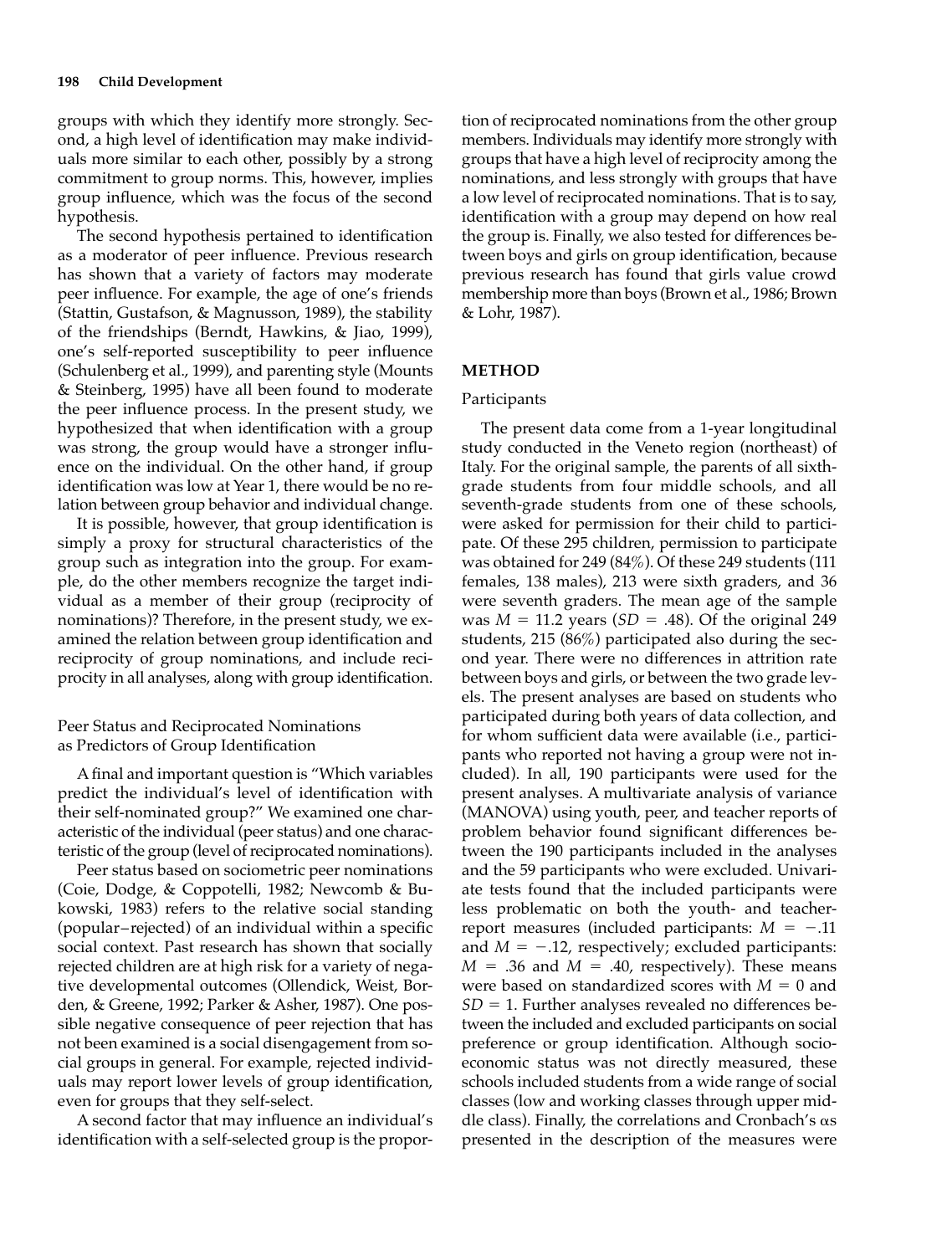based on the entire sample ( $N=$  249), or the number of participants with complete data.

### Procedure

Questionnaire booklets were administered to the students in the classroom during normal school hours during the months of April and May. Each questionnaire consisted of three parts: group identification measure, peer-report measure, and the youth selfreport questionnaire. Two research assistants were present during all administrations, which lasted approximately 1 hr, 15 min. Administration of these questionnaires was highly structured, with all students completing the same section of the questionnaire booklet at the same time and then waiting for instructions for the following section. In addition, teachers were asked to complete a teacher report of child problem behavior. All measures were administered within each classroom on the same day.

#### Measures

*Group identification.* The group identification measure involved a three-step procedure. First, students were given a definition of a "group" that included two key characteristics: (1) there must be at least 3 children in the group (including the target child), and (2) these children must spend time together. Thus, neither a dyad nor a set of independent friends who don't spend time together would qualify as a group. In the second step, children were asked to list the names of their peers who were in their group at school. Participants were able to list any students from the school, regardless of whether those students were participating in the study. Finally, children were asked to respond to a set of seven questions regarding their level of identification with that group (i.e., "Is it important for you to belong to this group?" "Are you happy to be described as a member of this group?", and "Are you proud to be a part of this group?"). Responses to these questions were given on 10-point Likert scales ranging from "No, not at all" to "Yes, very much." This procedure was repeated for an outof-school group. Participants were able to nominate only one group in each context (in and out of school). No limitation was given with regard to overlapping members. Thus, if a participant wished to nominate one member for both the in- and out-of-school groups, that was permitted.

Although the definition of a group indicated that to qualify as a group the members must all spend time together, no criteria was set for how much time needed to be spent together. Therefore, even if an individual had minimal contact with a group, and other group members may not have even recognized the individual as a friend or group member, the individual may have subjectively identified with the group. Moreover, specifying that the members must spend time together helped ensure that there was at least a minimal amount of contact between the individual and other group members.

The Year 1 Cronbach's  $\alpha$  for the seven identification questions was  $\alpha = .85$  for the in-school group and  $\alpha$  = .90 for the out-of-school group. The group identification score was the mean of the nonstandardized responses to the seven group identification questions. The Year 1 in-school and out-of-school identification measures were moderately correlated,  $r(216) = .42$ , *p* .001. The mean identification scores in and out of school were approximately equal  $(M = 8.34, SD =$ 1.33 and  $M = 8.36$ ,  $SD = 1.63$ , respectively). The means for group size were  $4.78$  ( $SD = 2.27$ ) for the inschool groups, and  $5.03$  ( $SD = 3.16$ ) for the out-ofschool groups. Five participants reported having no in-school group and 33 participants reported having no out-of-school group. Of the individuals who reported having an in-school group, 65 (26%) reported mixed-gender groups. Of the individuals who reported having out-of-school groups, 83 (38%) reported mixed-gender groups. Thus, mixed-gender groups appeared to be more common outside of school. Because a sufficient proportion of the members could be identified only for the in-school groups, the present analyses were based only on the data regarding the in-school groups.

*Peer status.* Peer nominations were conducted within each classroom providing each participant with a list of the classroom peers who also were participating in the study. Classroom peers, rather than school-wide peers, were used because in Italian schools students remain with the same classroom of peers for the entire day and year, as well as across the 3 years of middle school. Unlimited and cross-gender peer nominations from classmates on the liked-most (LM) and likedleast (LL) questions were used to assess each adolescent's level of social preference. The LM and LL scores were first standardized within each classroom across gender. A social preference score  $(LM - LL)$  was then calculated for each participant and used as an indicator of peer status. The Year 1 correlation between LM and LL was  $r(249) = -.79$ ,  $p < .001$ .

*Youth report of problem behavior.* The youth-report questionnaire (a modified version of the Child Telephone Interview; Dishion et al., 1984) was used as a measure of the participants' problem behavior. Within this questionnaire there were two types of questions. The first set of questions required a yes/no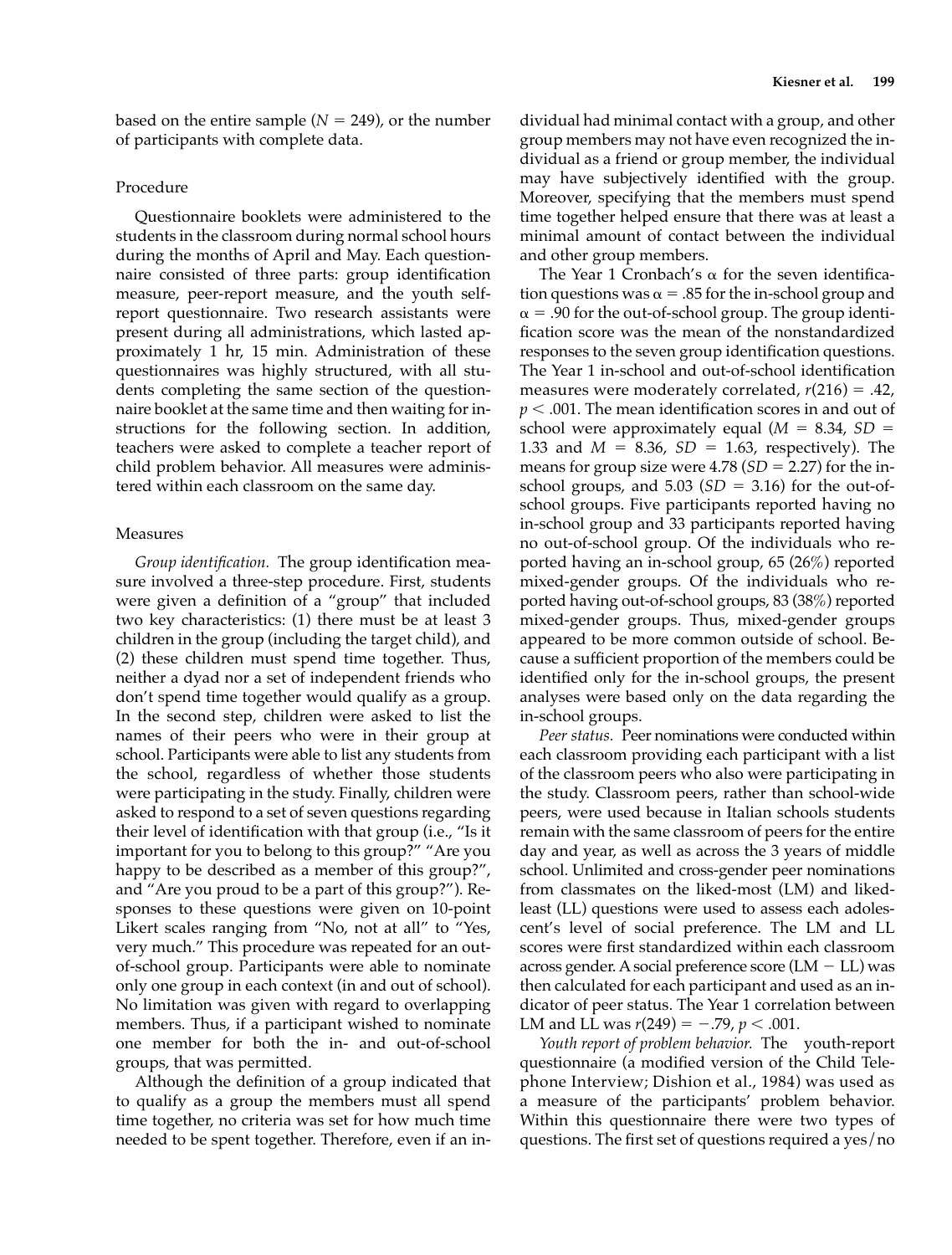response to 12 questions regarding activities that the child may have engaged in during the last 24 hours (or during the last week for smoking cigarettes, alcohol use, and drug use). The 24-hour reference period was used because these behaviors were expected to be relatively high-frequency behaviors. Questions used to tap these behaviors included "Did you argue with or talk back to an adult?", "Did you swear at anyone?", and "Did you tell lies?" The second set of questions required a response using a 4-point Likert scale to six questions regarding more delinquent behaviors that the child may have engaged in during the last 6 months (during the last week for the second year of data collection). The longer reference period was used for this set of questions because they were expected to be lower base-rate behaviors (e.g., stealing, graffiti, and vandalism). The Year 1 Cronbach's  $\alpha$ s for these two measures were satisfactory,  $\alpha = .75$ for the first set of questions and  $\alpha = .68$  for the second set of questions. Both scales were then standardized across the entire sample and linearly combined,  $r(249) = .55$ ,  $p < .001$ .

*Peer reports of problem behavior.* Unlimited and crossgender peer nominations on one behavioral question were used as a measure of problem behavior. This question was "Who are the kids that hit, pick on, or tease other kids?" Nominations on this question were standardized within each classroom to control for differences in class size.

*Teacher report of problem behavior.* An adapted version of a teacher-report questionnaire (Kiesner, 1997) was used to measure problem behavior in the classroom during the past week. Seven items from the questionnaire were used to calculate the problem behavior score. These questions included, for example, "Is this child argumentative?" and "Does this child disturb classmates?" All questions required a response using a 6-point Likert scale, ranging from "No, not at all" to "Yes, frequently." A separate form was used for each student. The Year 1 Cronbach's  $\alpha$  for the seven items was high,  $\alpha$  = .93. The teacher report of problem behavior score was the mean of the unstandardized responses to the seven questions.

*Individual and group problem behavior composite scores.* To create a Year 1 problem behavior composite score for each individual, the self report, teacher report, and peer reports of problem behavior were first standardized and then linearly combined. The correlations among these three measures ranged from  $r(249) = .41$  to  $r(249) = .53$ , all  $ps < .001$ .

To calculate the group's Year 1 problem behavior composite score an average across the individual members within each group (except the target member) was first calculated for each of the three problem behavior measures. The correlations among these three group scores ranged from  $r(224) = .45$  to  $r(224) =$ .67, all  $ps < .001$ . These three group scores were then standardized and linearly combined to form one group problem behavior composite score.

*Individual delinquent behavior scores.* A Year 1 and Year 2 delinquent behavior score was calculated for each individual. This score was the sum of the standardized scores for nine questions from the youth self-report questionnaire. The nine items used for this delinquency score included the six items from the second set of questions in the youth report (see above), and the three questions about cigarette, alcohol, and drug use. These items were used for the delinquency score because they represent more severe delinquent behaviors for which peer influence and change during adolescence should be particularly relevant. The standardized Cronbach's  $\alpha$  for these nine items was satisfactory for both Year 1,  $\alpha =$  .72, and Year 2,  $\alpha =$  .79.

*Reciprocity of group nominations.* To calculate the level of reciprocity of group nominations the simple proportion of group nominations that each individual made that were reciprocated by the other group members was first calculated. The mean proportion of reciprocated nominations was  $.52$  ( $SD = .34$ ). Because this score was dependent both on the number of group nominations that the individual made and the number of group nominations received, the proportion score was regressed on these variables and the residuals were saved as a new variable. This new variable represented a measure of reciprocity after controlling for the number of nominations made and received by each individual. As evidence that this residualization was important, 28% of the variance in the proportion score was explained by the number of nominations made and received,  $F(2, 246) = 47.02$ ,  $p < .001$ , with nominations made and received both significantly contributing to the model,  $\beta = -.18$ ,  $p <$ .01, and  $\beta = .55$ ,  $p < .001$ , respectively. Thus, this score represented the extent to which the individuals' subjective group membership was shared by the other members of their group, after controlling for the individuals' group size and how often the individuals were nominated by other students as members of the group.

### **RESULTS**

Validity of the Group Identification Measure

The present data set provides evidence to support the discriminant validity of the group identification measure. For example, the correlation between group identification and group size was  $r = .11$ ,  $p < .10$  for both the in-school ( $n = 244$ ) and out-of-school ( $n =$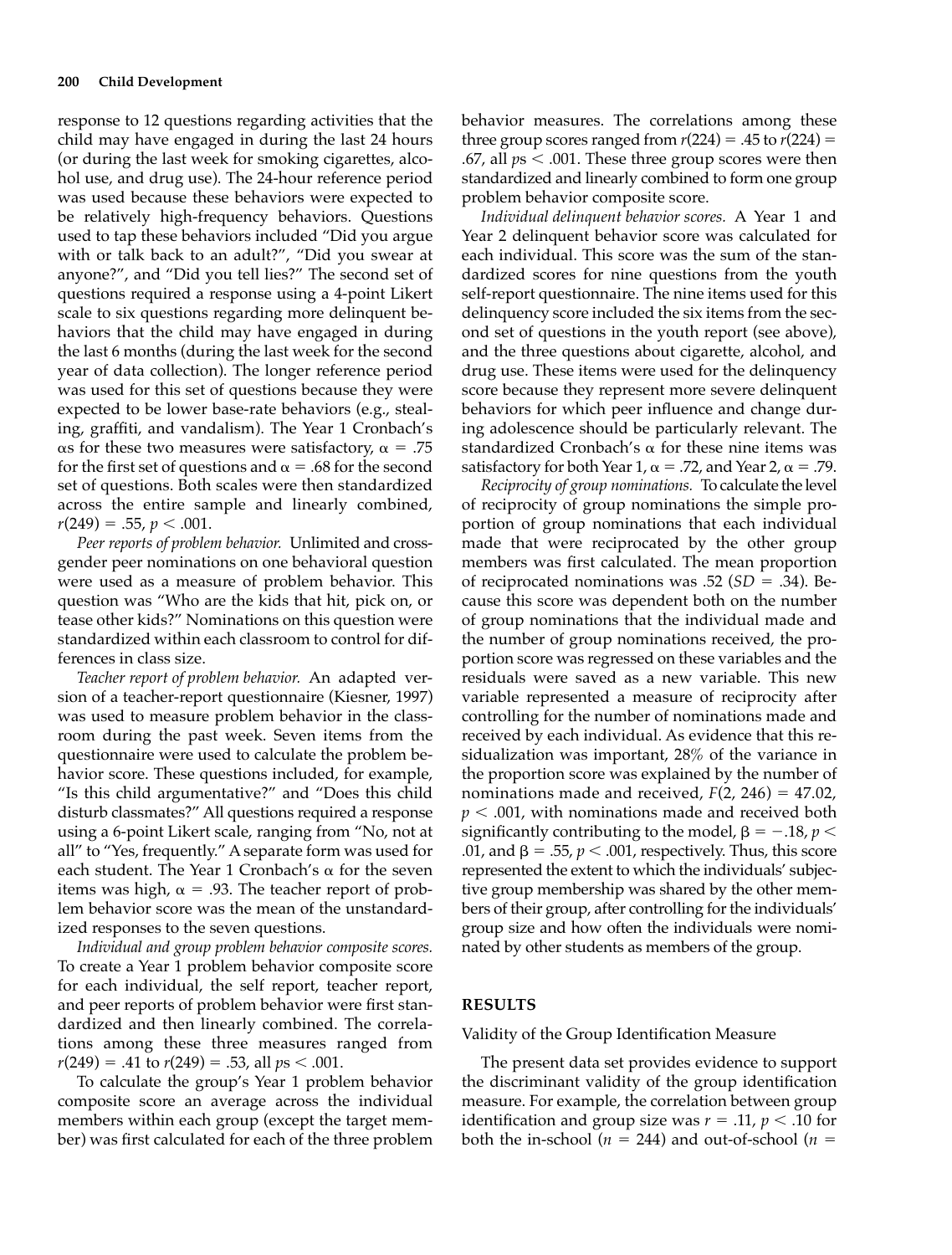216) groups. This relation was weak and suggests that identification was independent of group size. Moreover, the correlation between reciprocity of nominations and group identification for the in-school group was  $r(244) = .13$ ,  $p < .05$ . This correlation indicates that the group identification measure was related to the level of reciprocated nominations, but that these two measures generally tapped different constructs.

# Descriptive Statistics

None of the correlations between social preference and the three measures of problem behavior were significant. The frequency of overlapping members across in-school and out-of-school groups was very low, with 168 (67.7%) of the participants having no overlap. The mean proportion of members from the in-school group who were also members of the outof-school group was  $.18(SD = .30)$ , and the mean proportion of members from the out-of-school group who were also members of the in-school group was  $.21$  (*SD* =  $.34$ ).

Of the 5 adolescents with no in-school group, 4 were below the 25th percentile on social preference and all 5 were below the 50th percentile. Of the 33 participants who had no out-of-school group, 14 (42%) were below the 25th percentile on social preference and 26 (78%) were below the 50th percentile. These data suggest that classroom-based social preference was related to not having a group, both in and out of the school.

# Identification, Reciprocity of Group Nominations, and Individual–Group Behavioral Similarity

To test the hypothesis that the individual's level of group identification would covary with individual– group behavioral similarity on problem behavior, a four-step hierarchical multiple regression was conducted. In the first step, the individual problembehavior score was regressed on the group problembehavior score and gender (males  $= 0$ , females  $= 1$ ). In the second step, the Year 1 group identification (with the in-school group) and reciprocated group nominations were added. In the third step, the twoway interaction term involving reciprocated nominations and group behavior was included in the model. Finally, in the fourth step, the interaction term involving group identification and group behavior was added. All variables used in this model were from Year 1. The measures of problem behavior for both the individual and the group were the composite problem behavior scores. These were used because they represented a general tendency for problem behavior and they had the advantage of including multiple informants. We hypothesized that group behavior, gender, and the interaction term involving group identification would all significantly predict the individual's problem behavior score. All interaction terms involving gender were tested (first entering all two-way interactions, then adding the three-way interactions), but because none of these interactions were statistically significant, they were not included in the analyses presented here. Because we had specific hypotheses regarding the direction of most effects, one-tailed tests of significance were used for all effects except for the main effects of reciprocated nominations and group identification (Myers, 1990; Pedhazur, 1982). To facilitate interpretation, all variables, except gender, were standardized to have  $M =$ 0 and  $SD = 1$  (the interaction terms were the products of the standardized predictors; Aiken & West, 1991).

The correlations among the predictor variables for this model (and the following model) are presented in Table 1. Because gender was coded with males  $= 0$ and females  $= 1$ , it can be seen that boys, and their groups, demonstrated higher levels of problem behavior. Also, girls reported higher levels of group identification, and had a higher proportion of recip-

**Table 1 Correlations among Variables Used in the Multiple Regression Models Predicting Individual Problem Behavior and Change in Delinquency**

| Predictor                     | Gender    | Year 1<br>Group<br>Problem<br>Behavior | Year 1<br>Individual<br>Delinquency | Group<br>Identification |
|-------------------------------|-----------|----------------------------------------|-------------------------------------|-------------------------|
| Gender                        |           |                                        |                                     |                         |
| Year 1 group problem behavior | $-.44***$ |                                        |                                     |                         |
| Year 1 individual delinquency | $-.16*$   | $.28***$                               |                                     |                         |
| Group identification          | $.16*$    | $-.10$                                 | $-.04$                              |                         |
| Reciprocated nominations      | $.22**$   | $-.21**$                               | $-.10$                              | $.20**$                 |

*Note:* All correlations are based on the 190 participants included in the regression analyses.  $* p < .05; ** p < .01; ** p < .001.$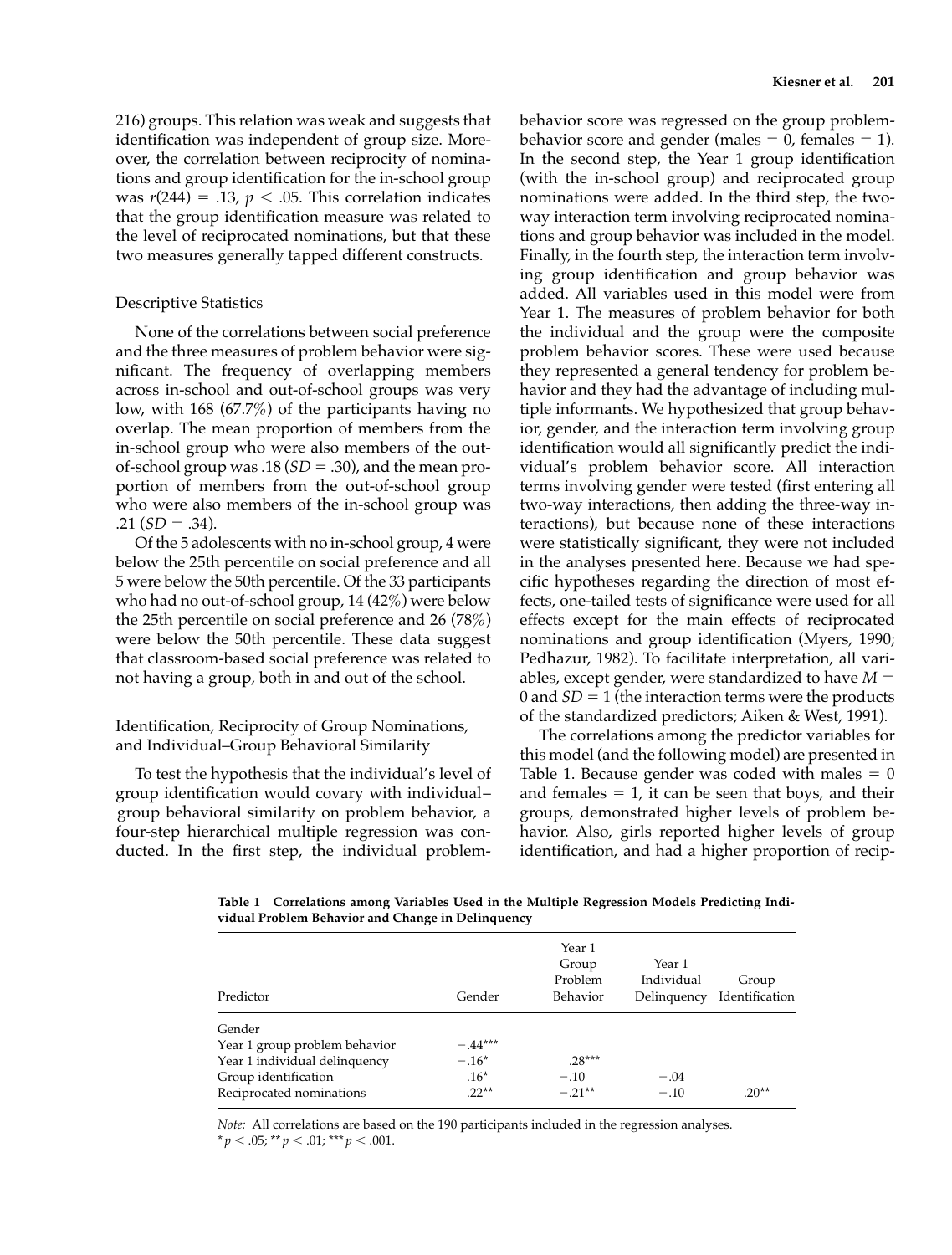#### **202 Child Development**

| Predictor                          | h         | $R^2$<br>Change | Cumulative<br>$R^2$ |
|------------------------------------|-----------|-----------------|---------------------|
| Step 1 Group behavior <sup>a</sup> | $.28***$  |                 |                     |
| Gender <sup>a</sup>                | $-.47***$ | $194***$        |                     |
| Step 2 Reciprocated nominations    | .00       |                 |                     |
| Group identification               | .03       | .001            | $.195***$           |
| Step 3 Group Behavior $\times$     |           |                 |                     |
| Reciprocated                       |           |                 |                     |
| Nominations <sup>a</sup>           | $.15***$  | $.030**$        | フフら                 |
| Step 4 Group Behavior $\times$     |           |                 |                     |
| Identification <sup>a</sup>        | $-.04$    | .002            |                     |

**Table 2 Regression Model Predicting Year 1 Individual Problem Behavior**

*Note: b*s are from nonstandardized solution.

<sup>a</sup> One-tailed test of significance.

 $** p < .01; ** p < .001.$ 

rocated nominations. The negative correlation between group problem behavior and reciprocated nominations indicates that groups showing high levels of problem behavior were less likely to reciprocate nominations. The correlations across all measures ranged from  $r = 0$  to  $r = .38$  (absolute values), indicating that there were no problems of multicollinearity for these two multiple regression analyses.

Results of the multiple regression model predicting Year 1 individual problem behavior are presented in Table 2. In the first step, 19% of the variance in individual problem behavior was explained by group problem behavior and gender,  $F(2, 187) = 22.56$ ,  $p <$ .001. As expected, the relation between individual and group behavior were positive, indicating that high levels of group problem behavior were associated with high levels of individual problem behavior. The effect of gender was significant, even after controlling for the effect of group behavior. In the second step, group identification and reciprocated nominations were added to the model and explained no additional variance,  $F_{\text{change}}(2, 185) = .10$ , *ns*. In the third step, the interaction term between reciprocated nominations and group behavior was entered and explained an additional 3% of the variance,  $F_{\text{change}}(1, 184) = 7.01$ ,  $p <$ .01. The positive regression coefficient indicates that a high level of reciprocated nominations was associated with a stronger relation between individual and group behavior. That is, when reciprocity of nominations was high, the individual and the group were more similar with regard to problem behavior. Finally, the interaction term between identification and group behavior was entered and explained no additional variance,  $F_{change}(1, 183) = .47$ , *ns*. It should be noted that the same pattern of results was found when the interaction terms were entered in the reverse order, and that individual–group similarity and the moderator effect of reciprocity were found also when using data from the second year of the study.

The simple slopes for individual problem behavior regressed on group problem behavior when reciprocated nominations were high, average, and low  $(+1)$ *SD*, *M*, and  $-1$  *SD*) are presented in Figure 1. The regression coefficients used to calculate these simple slopes were taken from the last step of the multiple regression model. It can be seen that as reciprocity of nominations increased, the relation between individual and group behavior became more positive.

Finally, it is possible that the observed individual– group homogeneity could be attributed to the absence, rather than the presence, of problem behavior. To rule out this possibility the zero-order correlation between individual and group problem behavior was calculated for all 190 participants included in the present analyses,  $r = .39$ ,  $p < .001$ , and for a subsample of 151 participants after excluding the lowest 20% on the problem behavior score,  $r = .32$ ,  $p < .001$ . As can be seen, these correlations were of similar magnitude, indicating that this similarity was not due to the absence of problem behavior.

Identification, Reciprocity of Group Nominations, and Change in Individual Delinquency

To test the hypothesis that group influence on individual delinquency would be moderated by group



**Figure 1 Simple slopes for Year 1 individual problem behavior (standardized) regressed on Year 1 group problem behavior (standardized) at three levels of reciprocity.**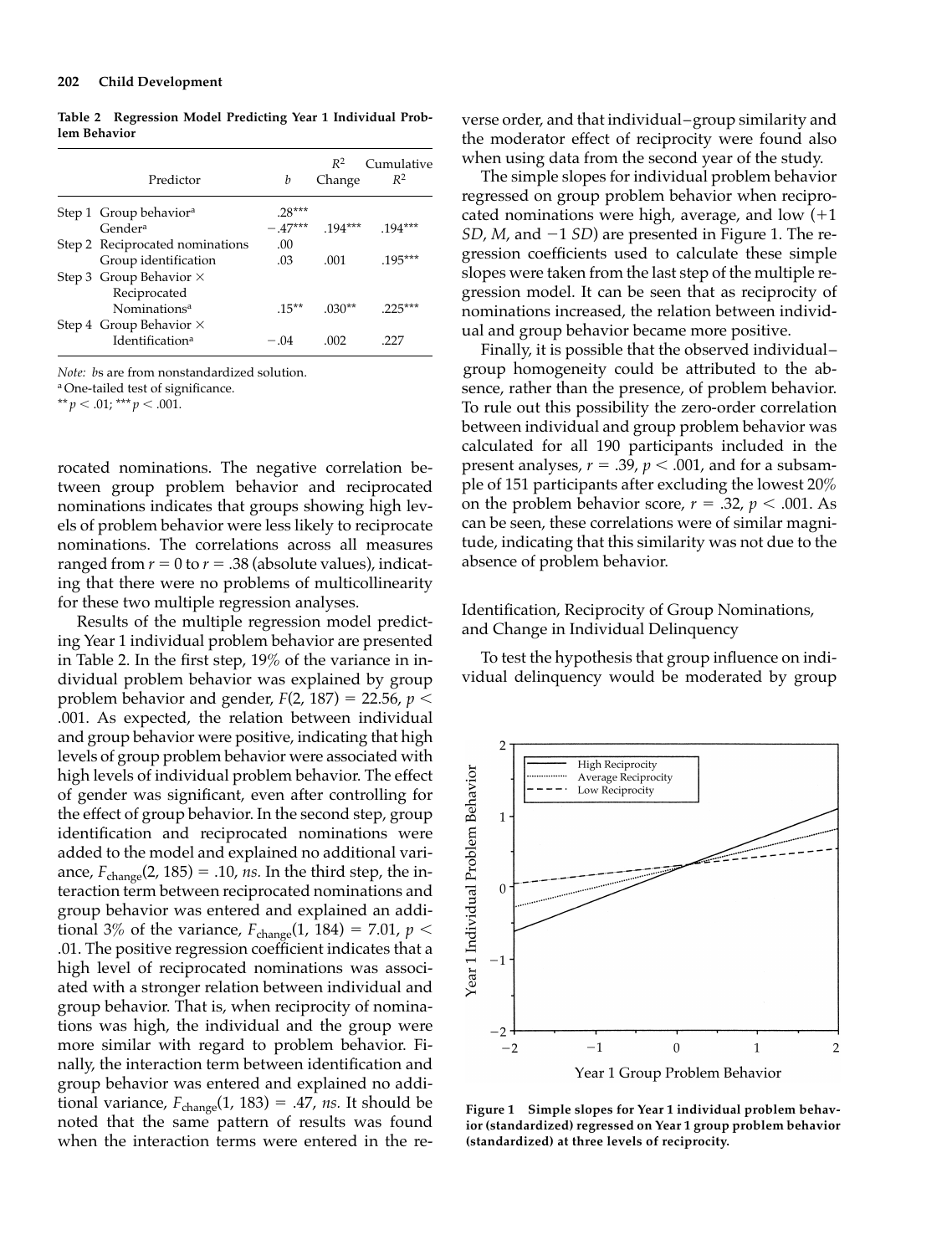identification, a four-step hierarchical multiple regression was conducted using the individual's Year 2 delinquency score as the dependent variable. In the first step, the individual's delinquency score was regressed on gender, the individual's Year 1 delinquent behavior score, and the group's Year 1 problem behavior composite score. In the second step, Year 1 group identification and reciprocity of group nominations were added. In the third step, the interaction term between reciprocity and group problem behavior was entered. Finally, in the fourth step, the interaction between identification and group problem behavior was included in the model. In this analysis, the group score of problem behavior was the same composite score that was used in the first analysis, whereas the individual score was the individual's delinquency score. The composite group score was used because it was based on multiple informants, thus providing the most valid measure of problem behavior for the group. The individual delinquency score, on the other hand, was used because, as noted earlier, the behaviors included in this measure represented more severe delinquent behaviors for which peer influence and change during adolescence should have been particularly relevant. We hypothesized that group problem behavior and the interaction term between group identification and group problem behavior both would significantly predict the individual's Year 2 delinquent behavior, even after controlling for the individual's Year 1 delinquency. Again, one-tailed tests of significance were used for all effects except for the main effects of reciprocated nominations and group identification (Myers, 1990; Pedhazur, 1982). To facilitate interpretation, all variables were standardized to have *M* - 0 and *SD* - 1 (Aiken & West, 1991).

Results of the multiple regression model are presented in Table 3. In the first step, 22% of the variance was explained by gender, the individual's Year 1 delinquency, and the group problem behavior scores, *F*(3, 186) = 17.56,  $p < .001$ . Both the individual's Year 1 delinquency score and group problem behavior scores contributed significantly to the model. The positive and highly significant regression coefficient for the individual's Year 1 delinquency score indicates that individual differences on this scale were stable across the 1 year studied. The positive regression coefficient for the group's Year 1 problem behavior score means that individuals belonging to high-risk groups at Year 1 reported higher levels of delinquency at Year 2, even after controlling for the individual's Year 1 delinquency. In the second step, group identification and reciprocated nominations were added to the model and explained approximately 1% of additional variance, which was not statistically sig-

nificant,  $F_{\text{change}}(2, 184) = 1.18$ , *ns*. In the third step, the interaction term between reciprocity and the group's Year 1 score was entered and explained no additional variance,  $F_{change}(1, 183) = .001$ , *ns*. Finally, the interaction term between identification and group problem behavior was entered into the model and explained an additional 2.6% of the variance,  $F_{change}(1, 182) = 6.25$ ,  $p < .05$ . The positive regression coefficient for this interaction indicates that higher levels of group identification were associated with a stronger relation between the group's Year 1 problem behavior score and the individual's Year 2 delinquency score, after controlling for the individual's Year 1 delinquency score. In other words, individuals who strongly identified with their group were more likely to change their behavior in relation to the group's Year 1 behavioral characteristics than individuals who did not identify strongly with their group. It should be noted that as in the previous analysis, the same pattern of results was found when the interaction terms were entered in the reverse order.

Presented in Figure 2 are the simple slopes of Year 2 individual delinquency regressed on the group's Year 1 problem behavior score for three levels of identification: high  $(+1 SD)$ , average  $(M)$ , and low  $(-1)$ *SD*). As for Figure 1, the regression coefficients used to calculate these simple slopes were taken from the last step of the multiple regression model. Examination of Figure 2 shows that for low identifiers there was no relation between the individual's Year 2 delinquency and the group's Year 1 problem behavior. On the other hand, when identification was high, the relation was significantly positive. Moreover, in the last step of the regression model, the main effect of the group's Year 1 problem behavior score was signifi-

**Table 3 Regression Model Predicting Year 2 Individual Delinquency**

| Predictor                              | h        | R <sup>2</sup><br>Change | Cumulative<br>R <sup>2</sup> |
|----------------------------------------|----------|--------------------------|------------------------------|
| Step 1 Year 1 delinquency <sup>a</sup> | $.42***$ |                          |                              |
| Year 1 group behavior <sup>a</sup>     | $.13*$   |                          |                              |
| Gender <sup>a</sup>                    | $-.03$   | $220***$                 |                              |
| Step 2 Reciprocated nominations        | $-.07$   |                          |                              |
| Group identification                   | $-.06$   | .010                     | $.230***$                    |
| Step 3 Group Behavior $\times$         |          |                          |                              |
| Reciprocated                           |          |                          |                              |
| nominations <sup>a</sup>               | .00.     | .00                      | $230***$                     |
| Step 4 Group Behavior $\times$         |          |                          |                              |
| Identification <sup>a</sup>            | $.15***$ | በ26*                     | 256***                       |

*Note: b*s are from nonstandardized solution.

<sup>a</sup> One-tailed test of significance.

 $* p < .05; ** p < .01; ** p < .001.$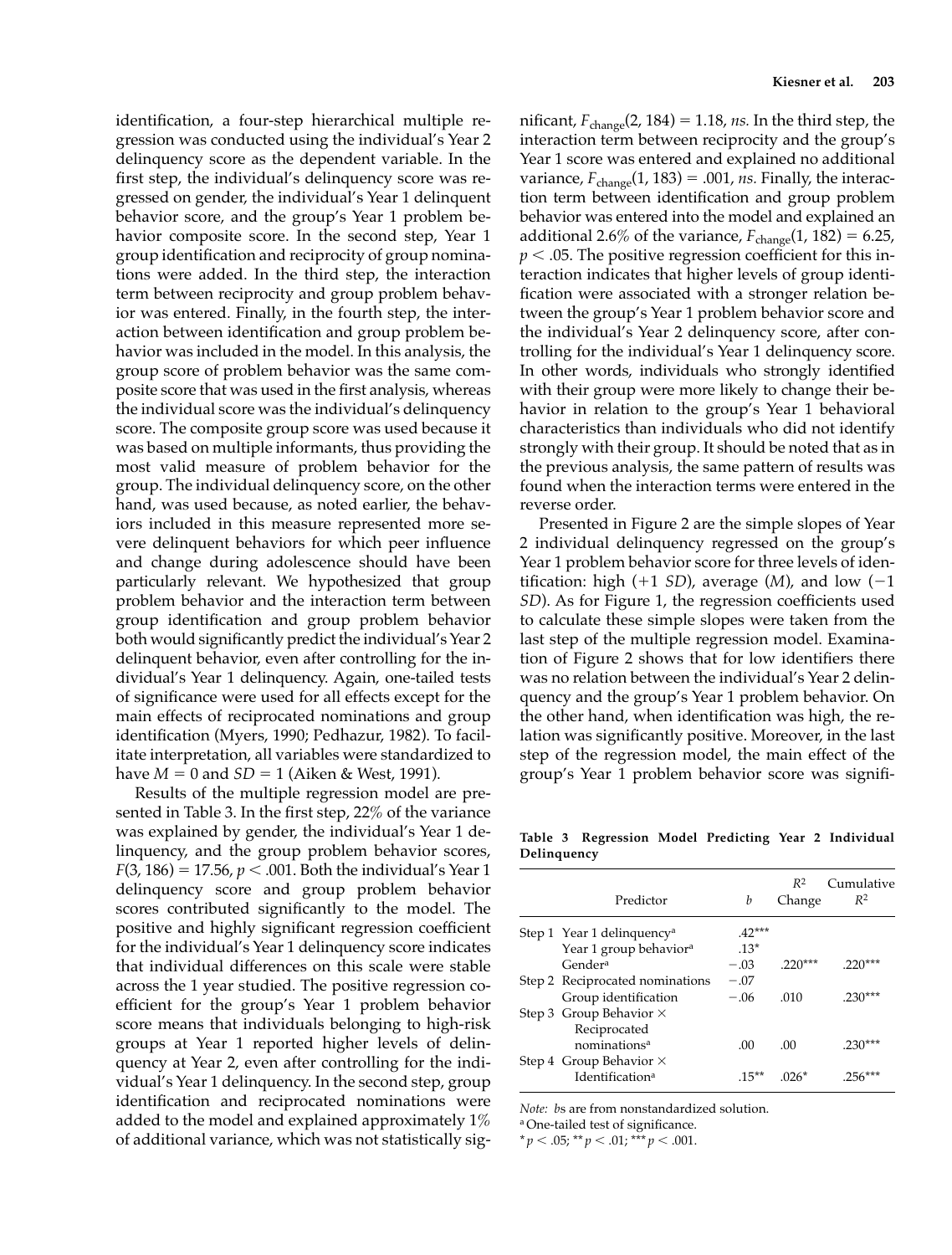

**Figure 2 Simple slopes for Year 2 individual delinquency regressed on Year 1 group problem behavior (standardized) at three levels of group identification.**

cant,  $b = .18$ ,  $p < .02$ . This indicates that the simple slope for when identification was average, as seen in Figure 2, was also significantly different from 0.

# Peer Status, Reciprocated Nominations, and Gender as Predictors of Group Identification

To examine which variables explained individual differences in group identification a multiple regression analysis was conducted using social preference, reciprocated nominations, and gender as predictor variables. The correlations among the variables used in the following analyses are presented in Table 4. Because gender was coded with males  $=$  0 and females  $=$ 1, it can be seen that males showed a reliably higher level of social preference than females.

The overall model predicting identification explained 7.1% of the variance, *F*(3, 186) = 4.7,  $p < .01$ . The standardized regression coefficients for each of the predictors were  $\beta = .15$  for gender,  $\beta = .16$  for reciprocated nominations, and  $\beta = .14$  for social preference, all  $ps < .05$ . Thus, all three variables significantly contributed to the explained variance. The positive regression coefficients indicate that girls reported higher levels of group identification than boys, that individuals felt stronger identification with groups in which there was a high level of reciprocated nominations, and that individuals with high social preference reported higher levels of identification (alternatively, rejected individuals reported lower levels of identification).

| Table 4 Correlations among Variables Used in the Multiple |  |  |
|-----------------------------------------------------------|--|--|
| <b>Regression Models Predicting Group Identification</b>  |  |  |

| Predictor                                                             | Gender                        | Social         | Reciprocated<br>Preference Nominations |
|-----------------------------------------------------------------------|-------------------------------|----------------|----------------------------------------|
| Social preference<br>Reciprocated nominations<br>Group identification | $-.21**$<br>$.22**$<br>$.16*$ | .10<br>$-21**$ | $20**$                                 |

*Note:* All correlations are based on the 190 participants included in the regression analyses.

 $* p < .05; ** p < .01.$ 

#### **DISCUSSION**

The present study was conducted to test whether group identification would be related to individual– group similarity on problem behavior, and whether group identification would moderate the effects of the peer group on the individual's change in delinquent behavior across a 1-year period. In doing so, parallel effects of reciprocity of group nominations was also controlled.

Results showed that reciprocated group nominations, but not group identification, covaried with individual–group similarity on problem behavior. That is, individuals were typically similar to their group when reciprocity was high, whereas there was little similarity between the individual and group when reciprocity was low. These data suggest that the frequently demonstrated similarity between individuals and their friends may be partly dependent on using reciprocated group (or friendship) nominations. This finding is similar to previous results that have shown that reciprocally nominated friends were more similar on aggression than unilateral friends (Cairns et al., 1988; Poulin & Boivin, 2000). Thus, individual–group similarity may not be a function of individual selection, but rather mutual selection.

The second primary hypothesis tested in this study was that group identification with a self-nominated peer group would moderate peer group influence on the individual's change in delinquent behavior across a 1-year period. Group identification did in fact moderate the relation between the group's Year 1 problem behavior and the individual's Year 2 delinquent behavior, even after controlling for the individual's Year 1 delinquency. Moreover, a main effect for the group was found, even without considering the individual's level of identification. Thus, these data provide support for group influence using self-nominated and subjectively defined groups, as well as for group identification as a moderator of this influence. Specifically, when group identification was low the group had no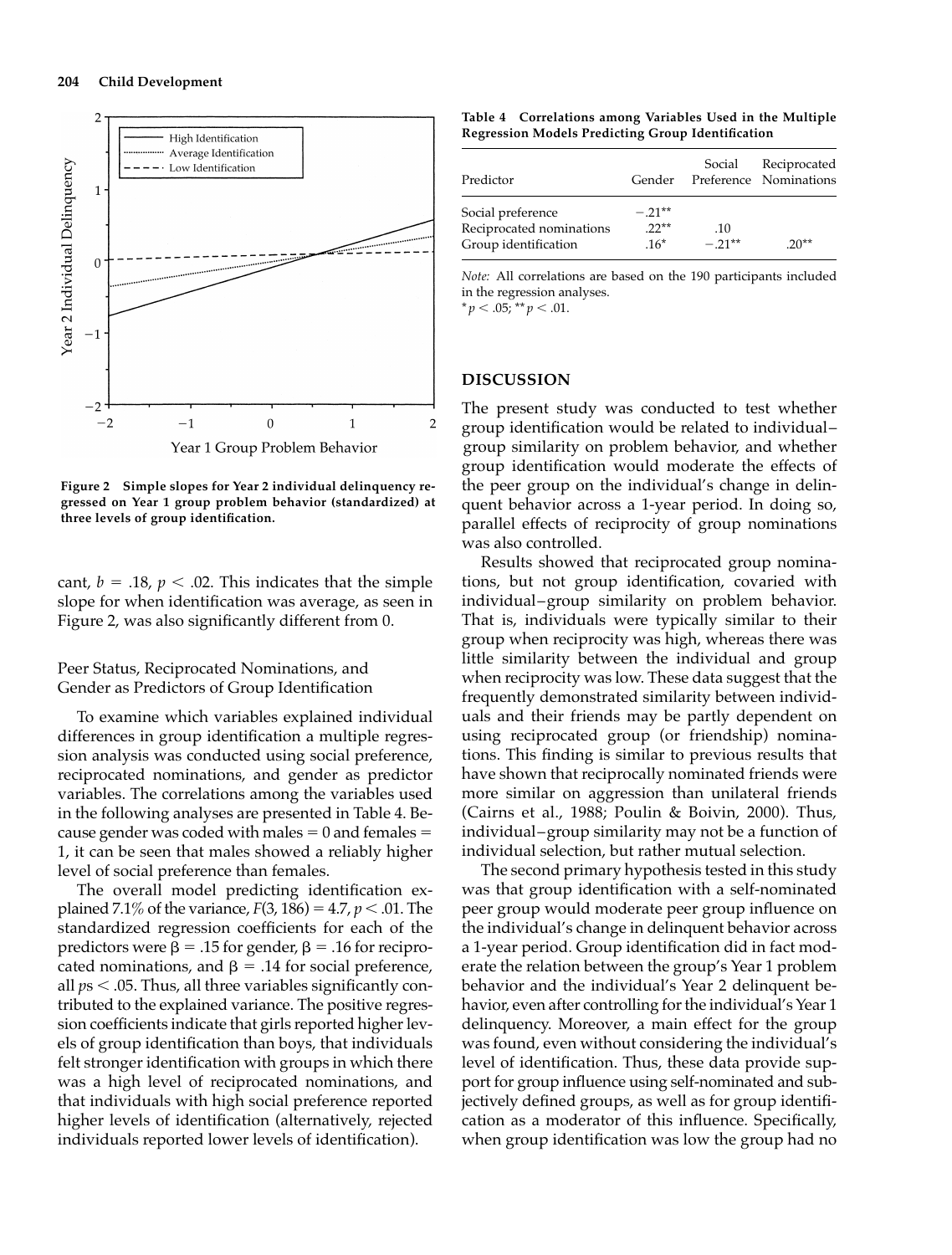effect on the individual, whereas when identification was average or high the group did have an influence.

The peer group influence observed in this study may have been the result of at least two processes: reinforcement and imitation. Moreover, both of these processes may have been moderated by group identification. For example, individuals may be more sensitive to reinforcement (i.e., deviancy training; Dishion et al., 1996) by others with whom they strongly identify. One can easily imagine that positive feedback from an admired friend or group member will have a greater influence on behavior than positive feedback from a stranger or a member of some other group. The second process, imitation (Bandura & Walters, 1963), may also be moderated by group identification: Individuals may be more likely to imitate the behavior of another with whom they strongly identify than a person with whom they do not identify. These interpretations are consistent with prior findings showing that the effectiveness of reinforcement (Prince, 1962) and the elicitation of imitative behavior (Asch, 1948; Lefkowitz, Blake, & Mouton, 1955) depend on the prestige of the person who provides the reinforcement or model. Although group identification is very different from prestige, we argue that both may moderate the effects of imitation or reinforcement through differences in the subjective experience or importance of the relationship.

The present formulation of group identification may be compared to "bonding" within social control theory. According to early versions of social control theory, bonding with prosocial figures (schools and parents) prevents the individual from being delinquent (Hirschi, 1969). Thus, it is the lack of bonding that is responsible for involvement in delinquency. In the present conceptualization of identification, it is the interaction between identification and the characteristics of the group with which the individual identifies that determines the type of effects that the group may have on the individual. When identification is high, the individual should become more like the group (either prosocial or antisocial). If identification is low, the group is not expected to have a significant influence on the individual. This is similar to more recent social control theorists' suggestions that bonding with deviant peers plays a moderating role in delinquency (Elliott, Huizinga, & Menard, 1989).

Another important finding from this study is the demonstration that reciprocity of group nominations had no moderating effect on peer group influence. Thus, the moderator effect of group identification did not appear to be the result of this structural characteristic of the group. One implication of this finding is that a group does not need to be real to have an effect on the individual; that is, the group may exist only in

the mind of the individual. The important factors appear to be that the individual believes to have a particular group and that the individual identifies with that group. This finding leads to conclusions similar to those of previous research by Aloise-Young, Graham, and Hansen (1994). These researchers found that with regard to initiation of smoking, individuals with no reciprocated friendships were actually more strongly influenced by those whom they nominated as a best friend than individuals who did have reciprocated friendships. These authors concluded that individuals may be changing their behavior in order to initiate friendships, and that much of peer influence may occur prior to the formation of an actual reciprocated friendship. Thus, restricting the study of peer influence to reciprocated relationships may limit the ability to detect peer influence.

An important consideration is that there may be different avenues of influence depending on whether the individual is an actual member of the group or simply identifies with that group. The present study, as well as the work by Aloise-Young et al. (1994), provide strong support for the idea that peers can influence an individual even if the relationship is not recognized by both sides. The mechanism of influence may be different, however, depending on the reality of the relationship. For example, early on individuals may change their behavior to facilitate entry into a group whereas after one becomes a group member, behavioral change may depend more on reinforcement such as deviancy training (Dishion et al., 1996). Additionally, it is possible that there are real social interactions even when group membership (or friendship) is not reciprocated, and that these social interactions result in peer influence. The present study was not able to examine possible differences in types of influence; therefore questions regarding different mechanisms of influence remain open for future research.

The present findings suggest that one possible approach to prevention programs may be to develop the individual's identification with prosocial groups and decrease identification with delinquent groups. Certainly for many individuals who have no existing ties with a prosocial peer group this would be difficult, and may require initial social skills training. On the other hand, it seems plausible that for most individuals there are prosocial groups (extended family, sports groups, special-interest groups) that could be exploited for such intervention efforts. The critical questions then become "What factors contribute to the level of identification that one feels toward a group" and "How can stronger identification with more prosocial groups be encouraged?"

The present study provides information on two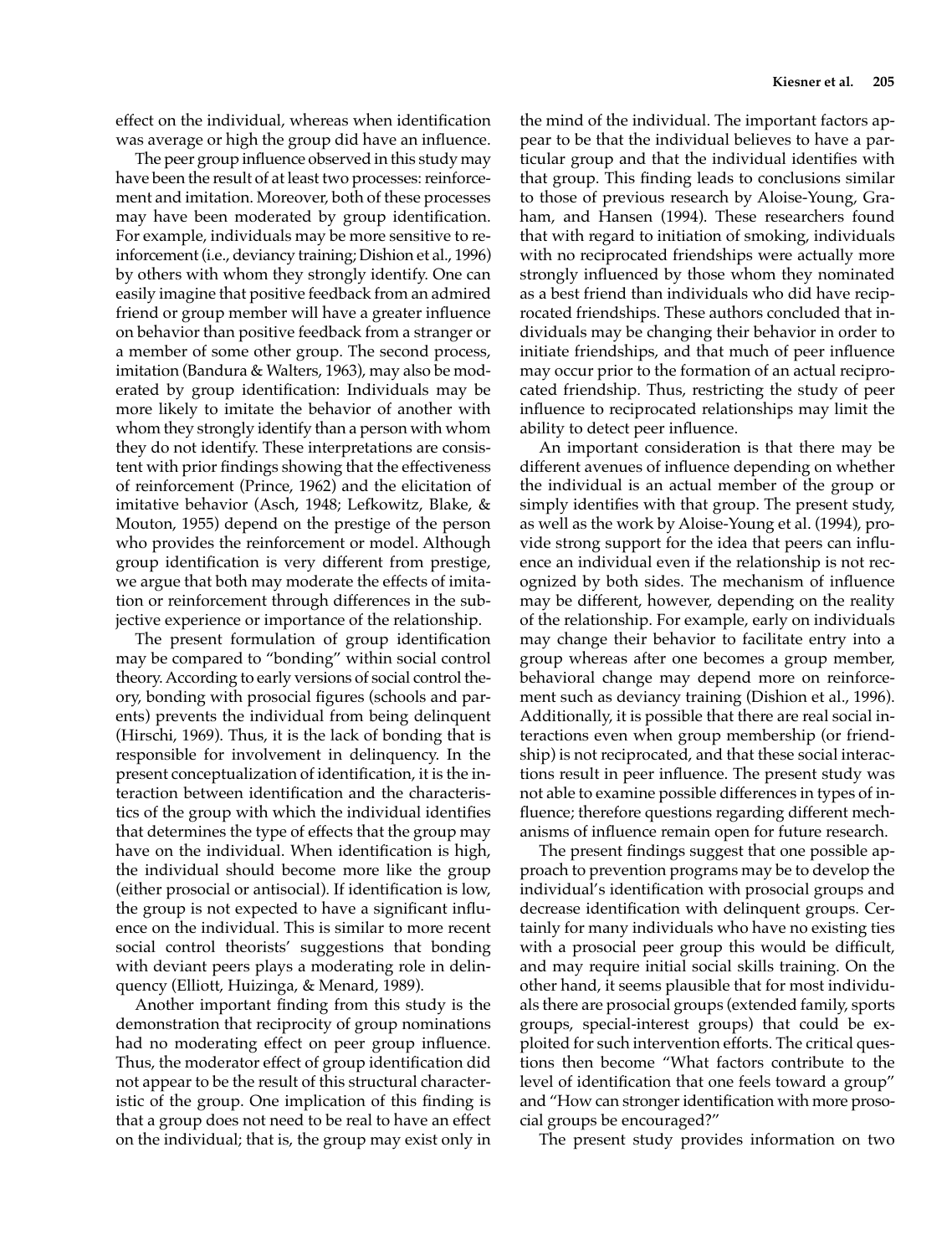constructs that may be important for determining individual differences in group identification. First, reciprocity of nominations was found to positively correlate with group identification. That is, nominating a group of peers who reciprocate the nominations is related to higher levels of identification. This suggests that being recognized as a group member by the other members may increase the individual's sense of identification. In an applied setting, this could involve making sure that a target individual plays a role on which the other members are reliant. For example, if the desire is to increase an individual's level of identification with a group of classmates, that individual could be assigned certain responsibilities on which the other classmates depend. In this way the individual may be seen more clearly by the others as an important group member. Being recognized as a member may then increase the individual's identification with the group.

A second factor that appears to contribute to the individuals' level of identification is their level of social success. Low-preference (i.e., rejected) individuals reported lower levels of group identification than high-preference (i.e., popular) individuals. These findings are consistent with findings by Parker and Asher (1993) who found that low-accepted children reported lower levels of friendship quality than other children. Two explanations are possible. First, lowstatus individuals may have little choice with regard to whom they spend time with and, therefore, do not feel a strong attachment with the other group members, even though they self-nominated the group members. This recalls a lament once made by Groucho Marx, who said that he would never want to belong to any group that would accept him as a member.<sup>1</sup> This explanation is consistent with findings by Dishion, Andrews, and Crosby (1995) who suggested that the friendships of a sample of antisocial boys were typically friendships of convenience. The rejected adolescents in the present study may have depended on similar friendships of convenience, which may have been associated with lower levels of importance being placed on the relationship (i.e., low levels of identification with a group). If this was indeed the case, then helping rejected individuals find groups of peers who share similar prosocial interests may be key to facilitating more meaningful relationships with which the individual could more strongly identify.

An alternative explanation is that individuals are aware of their level of social success, and their level of identification represents an evaluation of the "importance of social success." In this case, rejected individuals would downplay the importance of social groups because they have experienced social failure, whereas popular individuals would emphasize the importance of social groups because they have experienced social success. Research by Zakriski and Coie (1996), however, has shown that both aggressive–rejected and nonaggressive–rejected children hold unrealistic beliefs about their own social status. Thus, more research is needed to evaluate the plausibility of this explanation.

In the present analyses no relations were found between social preference and problem behavior. This is somewhat surprising given that other researchers have found these relations (Coie et al., 1982). It should be noted that other analyses of these data using a peer-status categorization (popular, average, rejected) did reveal group differences, with rejected individuals showing higher levels of problem behavior. However, because our attempts to create sociometric categories resulted in a distribution across categories different from what is typically found in North American samples (participants were almost equally distributed across the popular, rejected, and average categories), we decided to use the continuous measure of social preference. It also should be noted that this difference in the distribution of peer status may have been the result of the high stability of classroom composition in Italian schools, as described earlier.

Two other findings should be noted. First, most participants who had no group (both within and outside of the school) were low on social preference. Thus, not only were they low status according to their classroom peers, but they could not even nominate a group to which they belonged. This suggests that some of these individuals were experiencing social failure or isolation across settings. These individuals may be at especially high risk for social maladjustment (behavioral and emotional). Second, the finding that 67% of the participants had no overlapping members across their in- and out-of-school groups, suggests that the peer experiences of these early adolescents may be very different across different settings. Thus, it will be important for future research to examine the behavioral characteristics and the potential for peer influence from groups across contexts.

Certain limitations of the present study should be mentioned. First, because the opportunity for deviancy training within the school may be limited, negative peer influence may be more relevant to out-ofschool groups. Unfortunately, in the present study, we were unable to examine the behavioral characteristics of the out-of-school group. We are presently conducting a separate study that will allow us to identify group members of both in-school and out-of-school groups. A related point is that individuals were able to nominate only members of one group from each context. It is possible that an individual may belong <sup>1</sup> The authors thank an anonymous reviewer for this reference. **to two or more groups in each setting.** For example,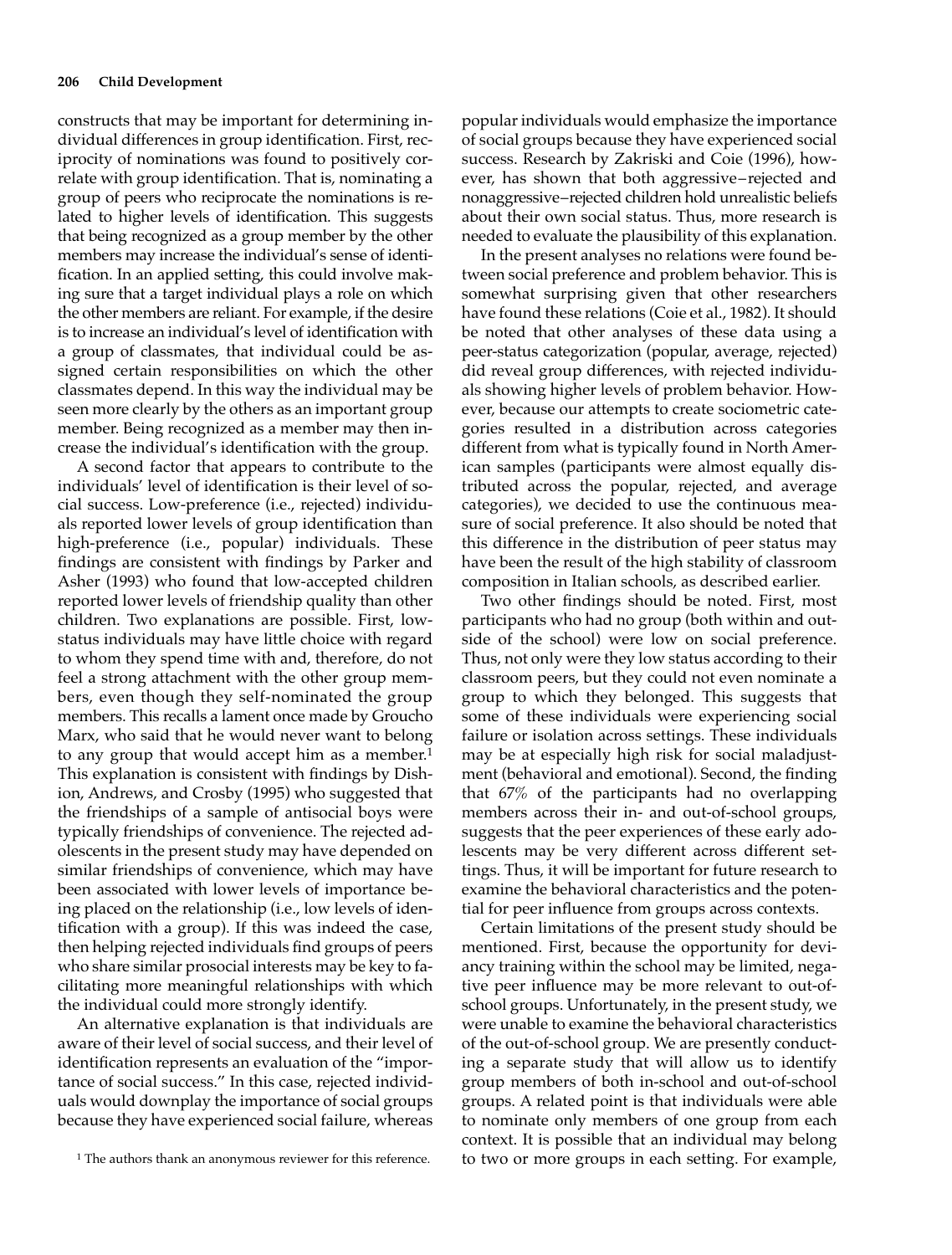outside of the school an individual may belong to an organized sports group and an informal neighborhood group. These groups may have different and even opposite effects on the individual. Future research should attempt to examine the effects of multiple group contexts.

Another limitation of the present study is that of the 249 participants in the first year of the study, the 59 participants who were excluded from the present analyses demonstrated higher scores on self- and teacher reports of problem behavior. Therefore, conclusions were somewhat limited to the less problematic participants in the sample.

Finally, although the present study indicates that group identification was related to both social preference and the level of reciprocated nominations by the other group members, we do not know how group identification is related to other subjective aspects of peer adjustment. For example, what is the relation between identification with a group and the subjective quality of the relationships within the group? One could hypothesize that identification would be strongly linked to relationship quality. On the other hand, it is also possible that one could identify strongly with a group, even though the group provides little support or basis for high-quality relationships. Thus, further research examining the subjective nature of peer-group membership, group identification, and relationship quality is needed.

In conclusion, the present study provided support for the hypothesis that group membership and group identification are important with respect to problem behavior in early adolescence. Moreover, these findings suggest that interventions aimed at reducing problem behavior in adolescence should consider the individual's group membership and the importance of that group to the individual. Considering these factors may add strength to interventions that focus primarily on the individual.

## **ACKNOWLEDGMENTS**

The authors wish to thank the school personnel, the parents, and the participants for their important collaboration. They also thank the reviewers at *Child Development* for providing many helpful comments.

## **ADDRESSES AND AFFILIATIONS**

Corresponding author: Jeff Kiesner, Dipartimento di Psicologia DPSS, Università di Padova, via Venezia 8, 35131 Padova, Italy; e-mail: kiesner@psy.unipd.it. Mara Cadinu and Monica Bucci are also at the Università di Padova; François Poulin is at the Université du Québec à Montréal, Canada.

#### **REFERENCES**

- Aiken, L. S., & West, S. G. (1991). *Multiple regression: Testing and interpreting interactions.* Newbury Park, CA: Sage.
- Aloise-Young, P. A., Graham, J. W., & Hansen, W. B. (1994). Peer influence on smoking initiation during early adolescence: A comparison of group members and group outsiders. *Journal of Applied Psychology, 79*, 281–287.
- Asch, S. E. (1948). The doctrine of suggestion, prestige, and imitation in social psychology. *Psychological Review, 55*, 250–276.
- Bandura, A., & Walters, R. H. (1963). *Social learning and personality development.* New York: Holt, Rinehart, & Winston.
- Bauman, K. E., & Ennett, S. T. (1994). Peer influence on adolescent drug use. *American Psychologist, 49*, 820–822.
- Berndt, T. J., Hawkins, J. A., & Jiao, Z. (1999). Influences of friends and friendships on adjustment to junior high school. *Merrill-Palmer Quarterly, 45*, 13–41.
- Boivin, M., Dodge, K. A., & Coie, J. D. (1995). Individualgroup behavioral similarity and peer status in experimental play groups of boys: The social misfit revisited. *Journal of Personality and Social Psychology, 69*, 269–279.
- Brown, B. B. (1990). Peer groups and peer cultures. In S. S. Feldman & G. R. Elliott (Eds.), *At the threshold* (pp. 171– 196). Cambridge, MA: Harvard University Press.
- Brown, B. B., Eicher, S. A., & Petrie, S. (1986). The importance of peer group ("crowd") affiliation in adolescence. *Journal of Adolescence, 9*, 73–96.
- Brown, B. B., & Lohr, M. J. (1987). Peer-group affiliation and adolescent self-esteem: An integration of ego-identity and symbolic-interaction theories. *Journal of Personality and Social Psychology, 52*, 47–55.
- Brown, R., Condor, S., Mathews, A., Wade, G., & Williams, J. (1986). Explaining intergroup differentiation in an industrial organization. *Journal of Occupational Psychology, 59*, 273–286.
- Cairns, R. B., Cairns, B. D., & Neckerman, H. J. (1989). Early school dropout: Configurations and determinants. *Child Development, 60*, 1437–1452.
- Cairns, R. B., Cairns, B. D., Neckerman, H. J., Gest, S. D., & Gariépy, J. (1988). Social networks and aggressive behavior: Peer support or peer rejection. *Developmental Psychology, 24*, 815–823.
- Coie, J. D., Dodge, K. A., & Coppotelli, H. (1982). Dimensions and types of social status: A cross-age perspective. *Developmental Psychology, 18*, 557–570.
- Dishion, T. J., Andrews, D. W., & Crosby, L. (1995). Antisocial boys and their friends in early adolescence: Relationship characteristics, quality, and interactional process. *Child Development, 66*, 139–151.
- Dishion, T. J., Capaldi, D., Spracklen, K. M., & Li, F. (1995). Peer ecology of male adolescent drug use. *Development and Psychopathology, 7*, 803–824.
- Dishion, T. J., Eddy, J. M., Haas, E., Li, F., & Spracklen, K. M. (1997). Friendships and violent behavior during adolescence. *Social Development, 6*, 207–225.
- Dishion, T. J., Patterson, G. R., Reid, J. B., Capaldi, D. M., Forgatch, M. S., & McCarthy, S. (1984). *Child Telephone Interview.* (Available from OSLC, 207 East 5th St., Suite 202, Eugene, OR 97401)